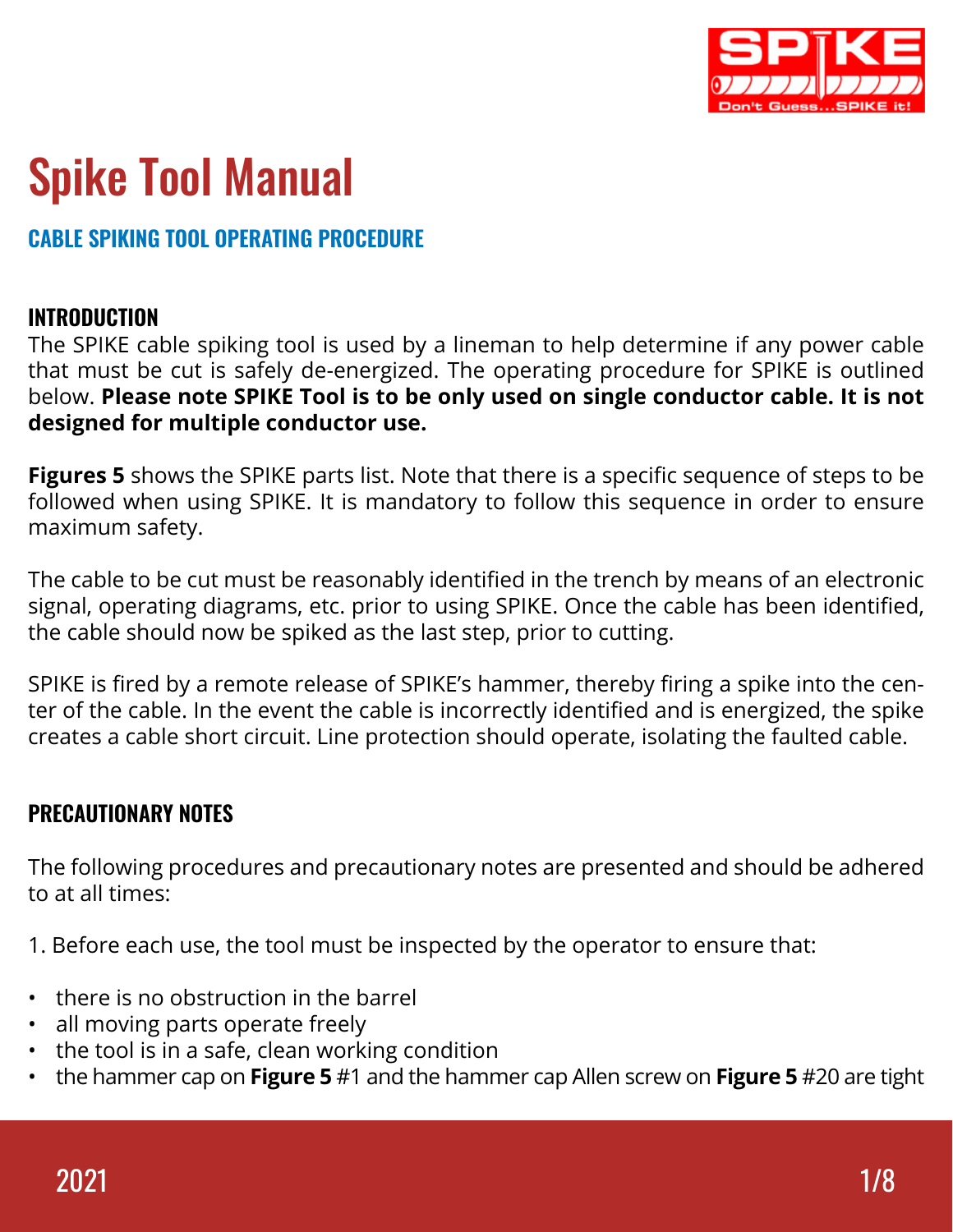

2. If the tool is defective, it should not be used, should be marked "defective" and returned to your distributor.

3. The operator of the tool shall ensure that:

- the tool is not pointed at any person at any time, whether loaded or not
- the tool is used in accordance with the instructions contained in this manual
- the tool is not loaded until it is secured on a cable
- the tool is not used where flammable or explosive substances, gases or dust are present
- **• all personnel are 35-40 feet away when SPIKE is being fired** Lab Tests (https://www.spiketool.com/independent-lab-tests/)

4. If the SPIKE is being used in a manhole or similar enclosed location, do not stand inside the enclosed area when operating SPIKE. Operate SPIKE from outside the enclosed area. When SPIKE is operated in enclosed areas or indoors, ear protection must be worn in the event an energized cable is spiked.

5. The SPIKE barrel shall not be removed from SPIKE's "cable clamp". "Barrel safety stops" have been put in place to ensure the barrel cannot be removed.

## OPERATING PROCEDURE

Please follow the operating procedure below when using SPIKE: **Figure 5** shows the complete **SPIKE parts list**.

## **STEP 1**

Provide clearance for the lanyard which will activate the SPIKE, by sloping one side of the trench on approximately a 30-degree angle. See **Figure 1**.

## **STEP 2**

Remove SPIKE from its case and tighten it on the cable. SPIKE is secured to the cable by turning the "barrel T-handle" clockwise thereby lowering the barrel onto the cable. **DO NOT LOAD THE TOOL WITH A CARTRIDGE AT THE SAME TIME.**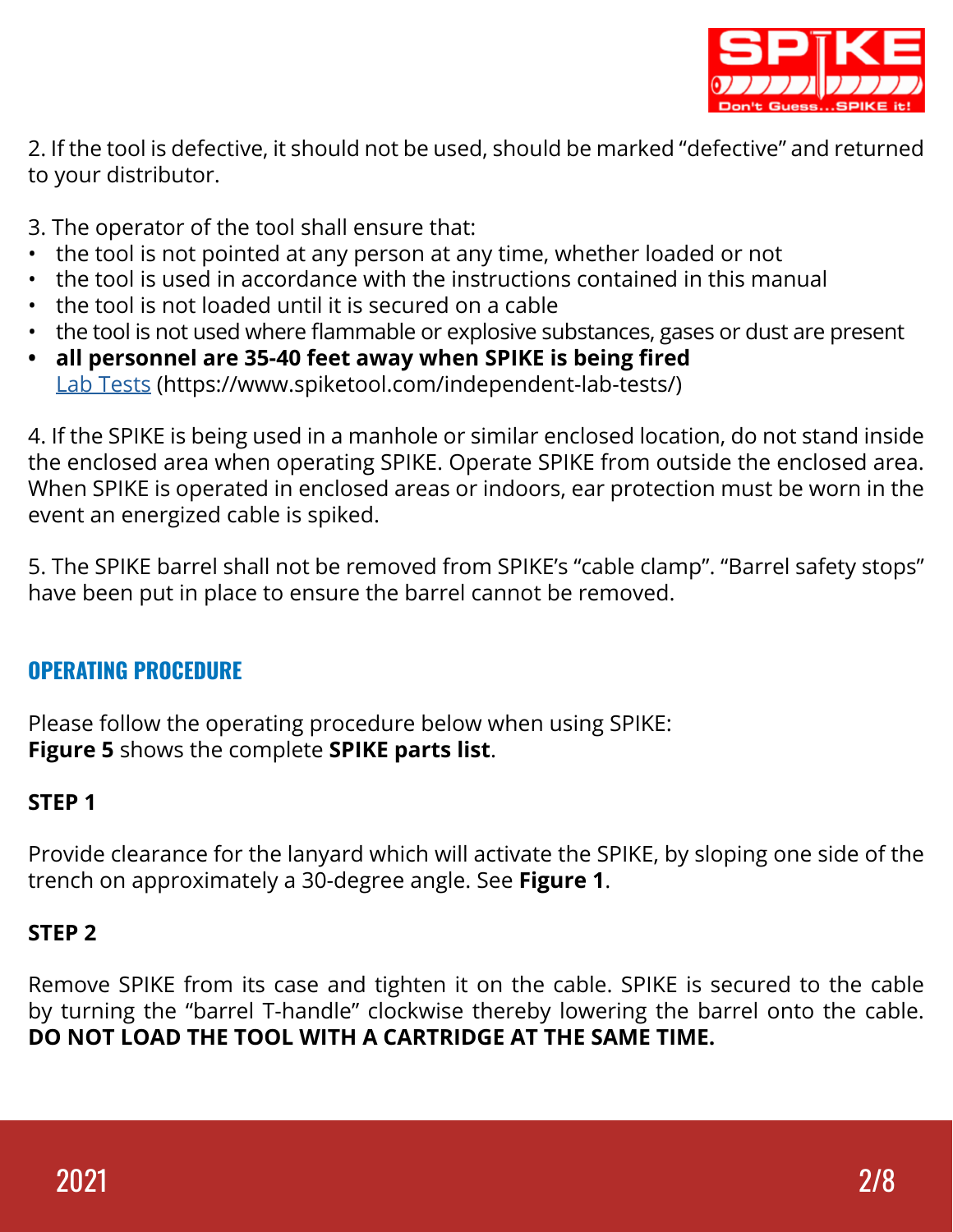

Lean SPIKE on a 30° to 45° angle from the vertical. The tool should be angled away from the direction in which the lanyard will be pulled. See **Figure 1**.

NOTE: If the cable being spiked has a grounded concentric neutral, bond the tool using the ball stud to the concentric neutral. If the cable does not have a grounded concentric neutral, bond the tool to ground (i.e. cable tray, ground conductor, driven ground rod, or preferably system ground) using the ball stud supplied. See **Figure 5**, #7: Tapped mounting hole. Using the ball stud and bonding the SPIKE Tool to ground is the key part of the process. Follow all bonding and grounding procedures as required by your organization procedures or regulatory guidelines.



## **STEP 3**

Remove the lanyard pin and lanyard from SPIKE's case. Place the end of the rope with the lanyard pin attached in the trench near SPIKE. Unravel the rope and stretch it out on the ground at right angles to the trench in the direction of the pull. See **Figure 1**.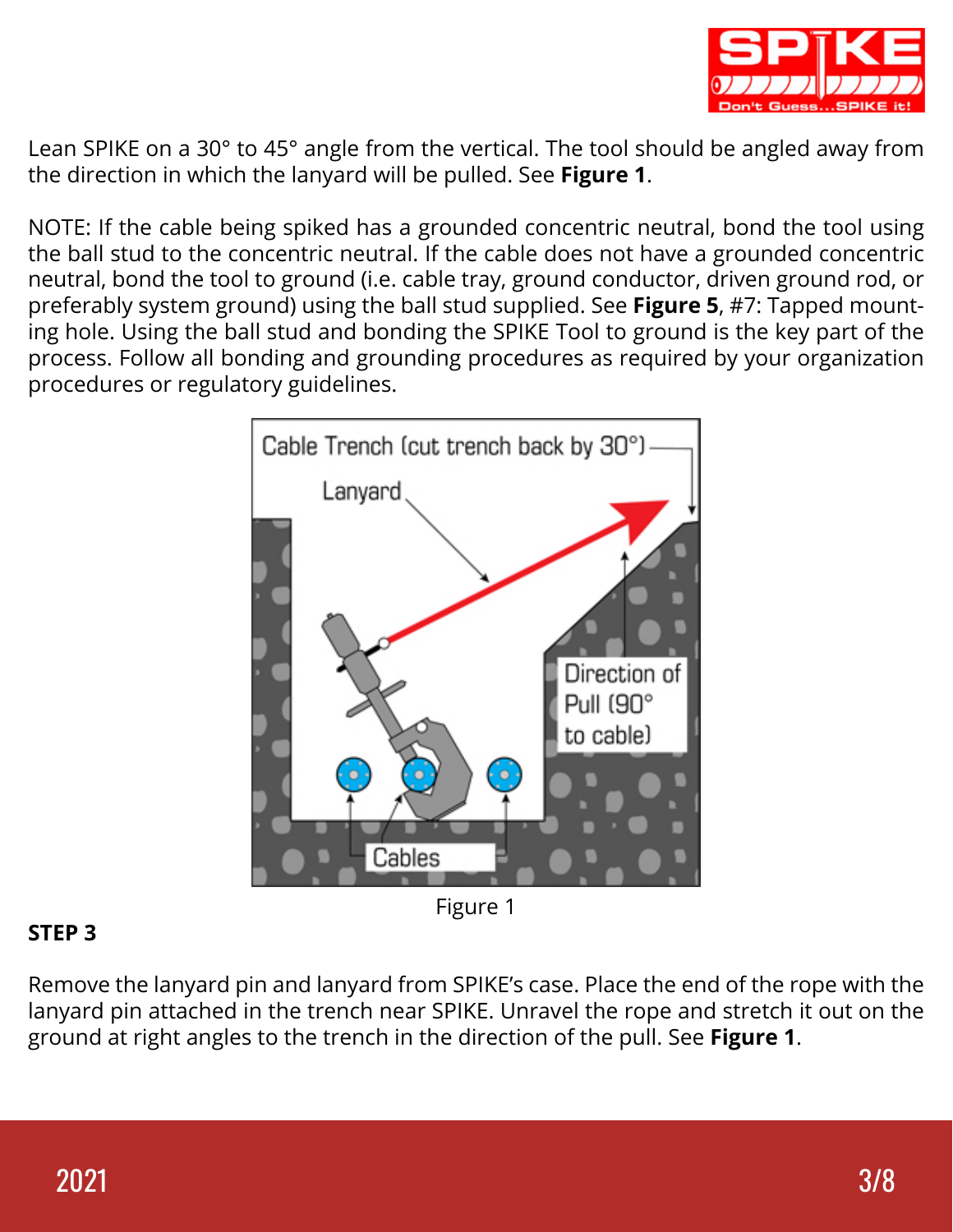

## **STEP 4**

Holding the barrel of SPIKE in one hand, unscrew the breech block of SPIKE with the other hand and set it aside. Remove the cartridge holder. See **Figure 2**.

#### **STEP 5**

Push a spike into the barrel. Make sure the spike has a plastic centering tip on its pointed end. Re-insert the cartridge holder. Insert a cartridge of the size specified in **Table 1** into the cartridge holder. See **Figure 3**.

Note: Cartridge selection is of vital importance. SPIKE Tool Inc. will not be held responsible for damage to equipment or personnel injuries due to incorrect cartridge selection or misuse of this tool.

#### **STEP 6**

Screw the breech block of SPIKE back onto the barrel. Before placing the breech block back onto SPIKE, check that parts #1 and #20 are firmly in place and tight. Then turn the breech cap counter clockwise a few times and check that the firing pin is able to move freely, namely not seized. Do not screw the breech block onto the barrel if the firing pin is seized, only if it moves freely. This is a critical step in mitigating premature firing.

| <b>Recommended Cartridge Selection (Table 1)</b>                                                                                                                                                                                        |                   |                            |                            |                 |
|-----------------------------------------------------------------------------------------------------------------------------------------------------------------------------------------------------------------------------------------|-------------------|----------------------------|----------------------------|-----------------|
|                                                                                                                                                                                                                                         |                   |                            | <b>CARTRIDGE SELECTION</b> |                 |
| <b>CONDUCTOR RANGE</b>                                                                                                                                                                                                                  | <b>INSULATION</b> | <b>CABLE VOLTAGE CLASS</b> | <b>COPPER</b>              | <b>ALUMINUM</b> |
| $#2 - 4/0$                                                                                                                                                                                                                              | <b>XLPE</b>       | 5 KV to 46 KV              | <b>Brown</b>               | <b>Brown</b>    |
| 250 MCM-750MCM                                                                                                                                                                                                                          | <b>XLPE</b>       | 5 KV to 46 KV              | Green                      | Green           |
| 1000 MCM-1500 MCM                                                                                                                                                                                                                       | <b>XLPE</b>       | 5 KV to 46 KV              | Yellow*                    | Yellow          |
| $#2 - 4/0$                                                                                                                                                                                                                              | Lead or           | 15 KV to 46 KV             | Green                      |                 |
| 250 MCM-500 MCM                                                                                                                                                                                                                         | Aluminum          | 15 KV to 46 KV             | Green                      |                 |
| 750 MCM-1250 MCM                                                                                                                                                                                                                        | Sheath or         | 15 KV to 46 KV             | Yellow                     |                 |
| 1500 MCM-2000 MCM                                                                                                                                                                                                                       | Armored           | 15 KV to 46 KV             | Yellow*                    |                 |
| *SPIKE may not completely penetrate the conductor and project out the opposite side.<br>ATTENTION: Cartridge misfires may occur when the cartridge shelf life exceeds 6 months.<br>Table updated July 2018 as recommended by Kinetrics. |                   |                            |                            |                 |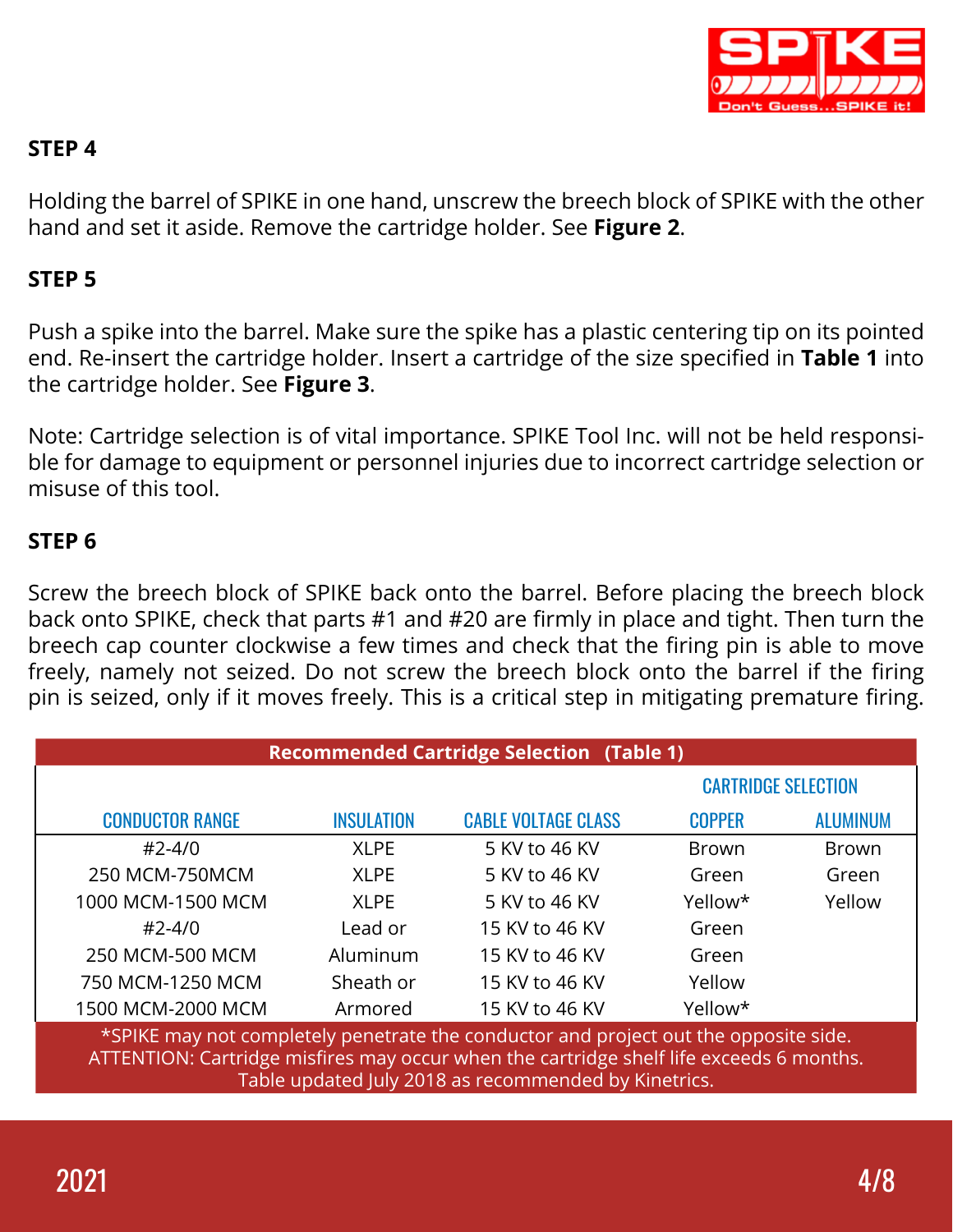

## **STEP 7**

Prepare the tool for firing by turning the breech cap of the tool counter-clockwise until the "lanyard pin" can be inserted. Insert the lanyard pin into the appropriate pinhole located in the breech block of the tool. See **Figure 4**.

## **STEP 8**

Turn the breech cap and the breech block of the tool clockwise until tightened down. If done correctly, the hammer cap in **Figure 5**, #1 will be protruding from the breech cap. Ensure the breech cap is well-tightened onto the breech block. The tool will not fire otherwise. **SPIKE IS NOW IN FIRING POSITION.**

NOTE: It is the responsibility of the SPIKE operator to make sure all personnel are clear of the area before firing.

## **STEP 9**

Carefully leave the trench, being sure not to accidentally pull the rope with your feet. Proceed to the end of the rope keeping a minimum distance of 35 feet from SPIKE. Wrap the end of the lanyard around your hand once or twice. It is mandatory that the appropriate class of rubber gloves and safety goggles be worn for this step. Fire the SPIKE by pulling on the lanyard with a **snapping action**. Do not use a steady pull.

## **STEP 10**

Proceed to the trench and visually check to see if the spike is projecting from the bottom of the cable before removing SPIKE from the cable.

If the spike is projecting from the cable, except as noted in **Table 1**, proceed to Step 11.

If the spike is not projecting from the bottom of the cable, wait 5 minutes before handling SPIKE. While wearing the appropriate class of rubber gloves and safety goggles, remove the SPIKE Tool from the cable.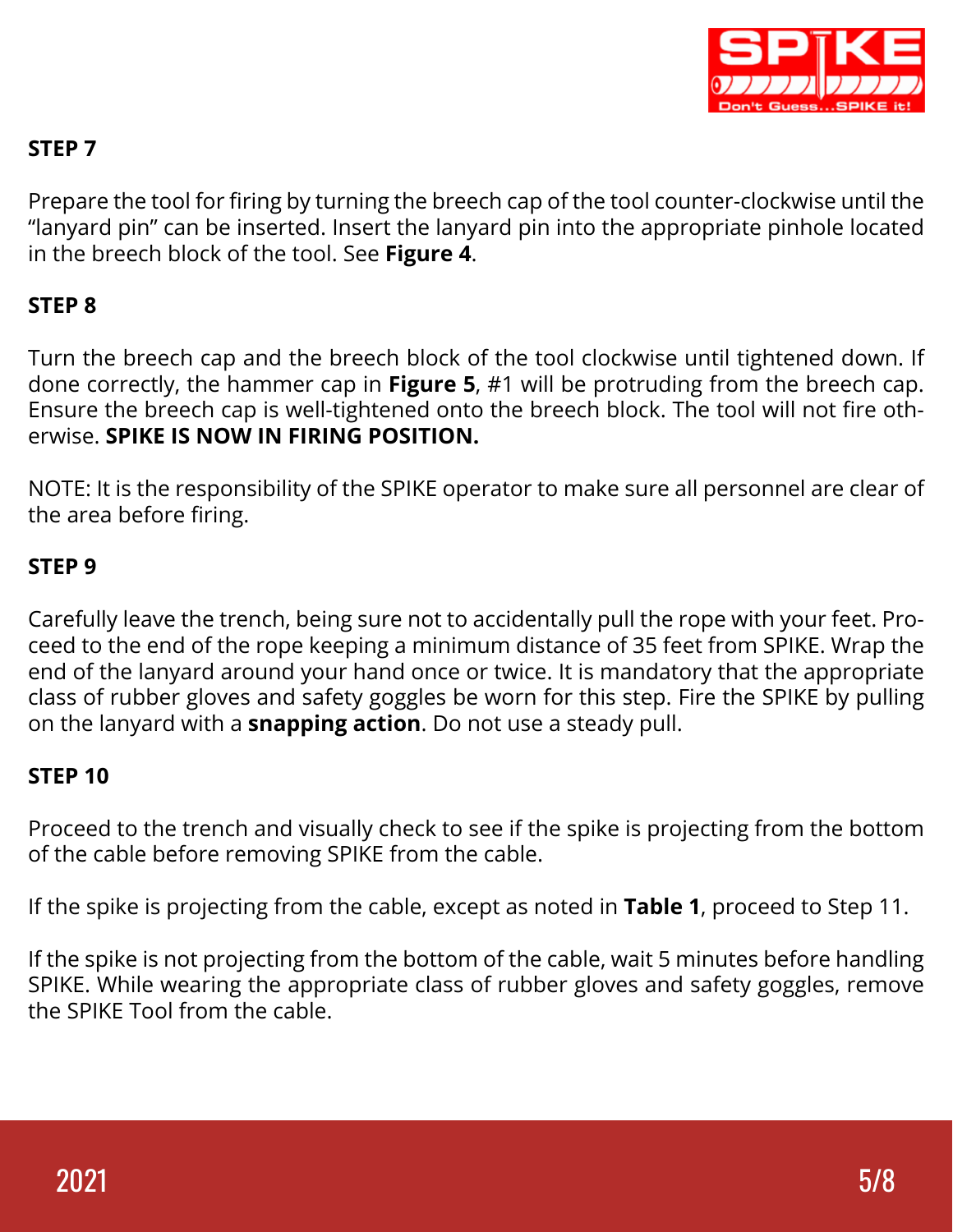



Remove the breech block from the barrel and remove the cartridge holder. Check to see that the barrel is clear. If it is not, then clear it with the metal ramrod provided.

After the barrel is cleared and the old cartridge is discarded, place SPIKE back on the cable and repeat steps 4 through 10. You should increase cartridge strength by one level.

## **STEP 11**

Remove SPIKE from the cable while **wearing rubber gloves, safety goggles and hearing protection**.

## **STEP 12**

Before replacing SPIKE in its case, make sure the barrel is clear and the fired cartridge is removed from the cartridge holder.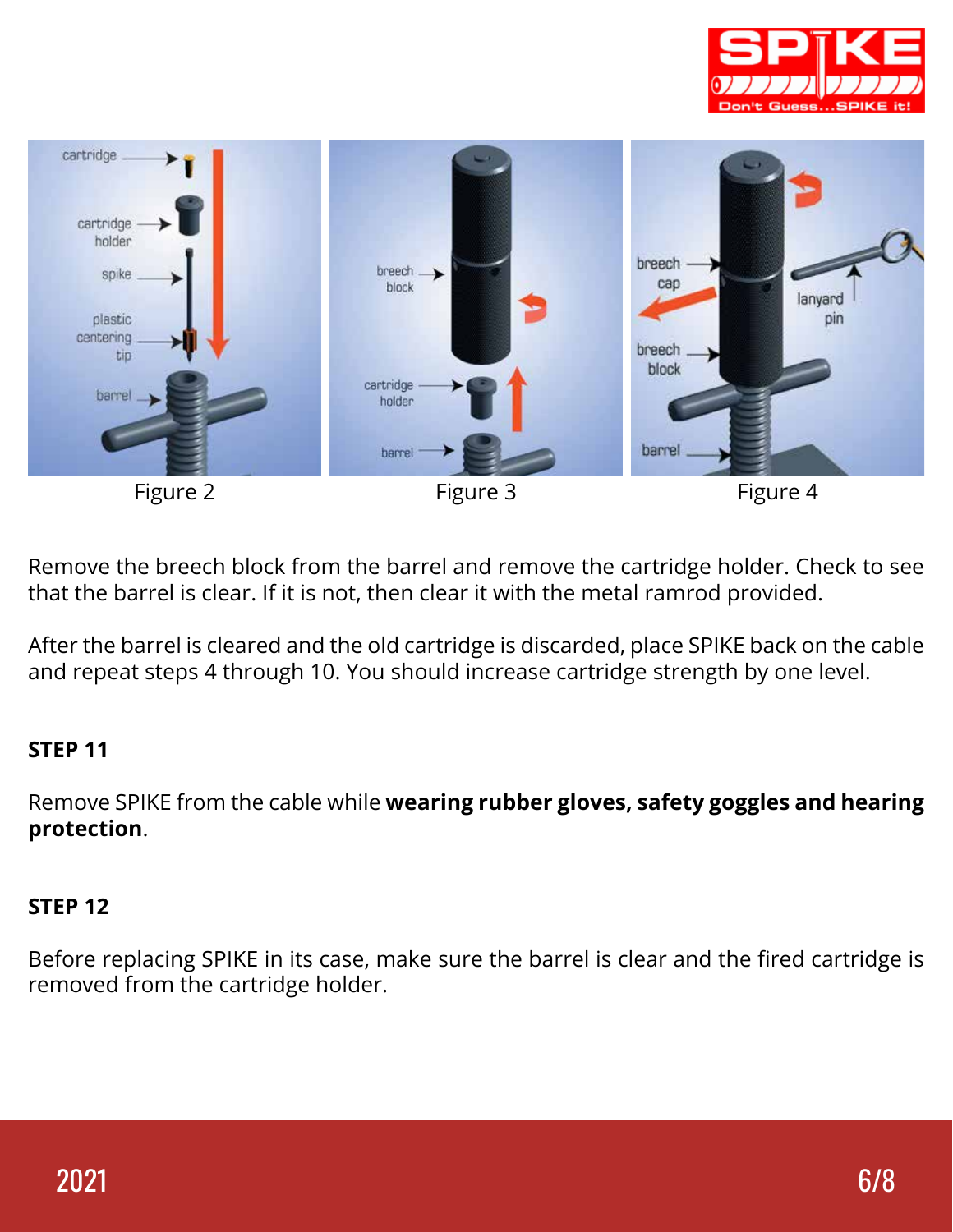

## CARTRIDGE & SPIKE SPECIFICATIONS

## **CARTRIDGES**

All cartridges used in the SPIKE are low velocity and are similar to those employed in other commercially available charge-actuated tools. Only cartridges used for low velocity tools should be substituted for the cartridges that initially come with the SPIKE. If cartridges cannot be purchased locally, they are available through the **SPIKE Tool distributors** listed in the Contact section of the website www.spiketool.com.

#### **SPIKES**

The SPIKE uses hardened spikes which are approximately 2" in length and ¼" head diameter. No other diameter of spike should be substituted. The spikes used have a plastic guide tip on the end. This plastic tip must be on any spike which is inserted into the barrel. Spikes for the SPIKE Tool may be ordered from distributors.

## **SPIKE MAINTENANCE**

- 1. After each use, take SPIKE to a clean maintenance area and disassemble the tool into its two main sections. Clean and oil all moving parts.
- 2. Clean the barrel section of the cable clamp and ensure it is clear of all foreign material. Push a wedge of cloth 1" square cloth soaked in light machine oil through the barrel with the ramrod.
- 3. Wipe clean all moving parts with a lightly oiled cloth using only light machine oil.
- 4. Re-assemble the SPIKE Tool and place it back in the carrying case. Make sure the firing mechanism is in the unloaded position.
- 5. The nylon rope or lanyard was carefully chosen for its dielectric strength. Make sure it is kept clean and dry.
- 6. Neglecting to properly clean and oil SPIKE after use will lead to premature corrosion or may render the tool non-operational.